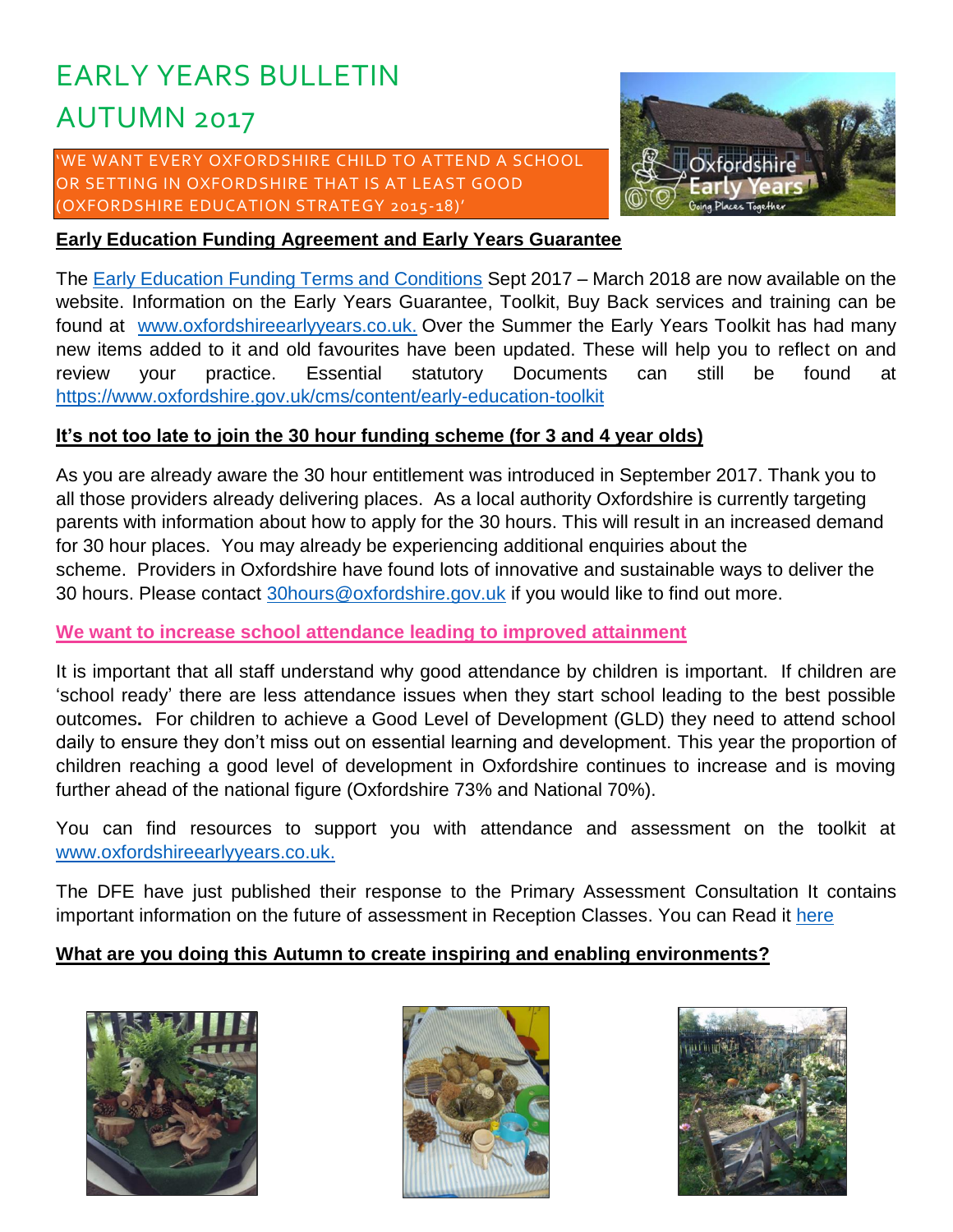#### **School Readiness**

As the new (school) year gets into full swing it is a good time to reflect on your policies and procedures for transition. Ask yourself what has worked well this year for those children who may have moved onto a different provider or just between rooms in your setting? How were they and their families supported in helping children to make smooth transitions? What do you need to do to make it even better next time?

It is worth revisiting the [Unicef Document](https://www.unicef.org/education/files/Chil2Child_ConceptualFramework_FINAL(1).pdf) on School Readiness which defines the characteristic features of school readiness as 'transitions and gaining competencies' and the dimensions of this as children's readiness for school, schools readiness for children and families and communities readiness for school.

A report from NAHT has also produced a [School Ready Report](http://www.naht.org.uk/welcome/news-and-media/key-topics/funding/children-are-less-ready-for-school-than-five-years-ago/)

The main findings of the report highlighted by school leaders for children not being school ready were:

- Failure to identify and support additional needs early enough (67%)
- Parents having less available resources / pressure on parents and family life (66%)
- Reduction in local services to support families (63%)
- Reduction in local health services to support families (57%)

# **Health visitor's 2 year olds development review - NEW Electronic Postcard**

If working in a setting or as a childminder you should have recently received a letter from Health visitors informing you that the health visiting teams in Oxfordshire are changing the way the outcome of the 2- 2 ½ year old development review, which is carried out as part of the healthy Child Programme, will be communicated to you.

When the health review has been carried out, the Health Visitor will complete and send a postcard of the review outcomes to an identified setting if the child attends one with the parent's consent. This will soon be changing to an email postcard and you will need to register an account to receive this. Details can be found in the original letter sent to you by the Health Visiting Team.

The postcard will identify the contact details of the Health Visitor that has seen the child and provide a brief outline of any concerns. This information can be used to give support for the child, and to help prepare for the EYFS progress check at 2 ½ -3 years of age.

This communication pathway following a child's health review at  $2 - 2$  % sets out a process of communication and partnership working between Oxford Health NHS and Early Years providers in Oxfordshire.

For further information FAQs visit the 2 year old review webpage at <https://www.oxfordshire.gov.uk/cms/content/2-year-old-reviews>

# **[Ages and Stages Questionnaire \(ASQ-3\) analysis: October 2016 to March 2017](http://links.govdelivery.com/track?type=click&enid=ZWFzPTEmbXNpZD0mYXVpZD0mbWFpbGluZ2lkPTIwMTcwOTEyLjc4MDA2MzQxJm1lc3NhZ2VpZD1NREItUFJELUJVTC0yMDE3MDkxMi43ODAwNjM0MSZkYXRhYmFzZWlkPTEwMDEmc2VyaWFsPTE3MTA5NTY3JmVtYWlsaWQ9cGF1bGEubG9jaHJpZUBveGZvcmRzaGlyZS5nb3YudWsmdXNlcmlkPXBhdWxhLmxvY2hyaWVAb3hmb3Jkc2hpcmUuZ292LnVrJnRhcmdldGlkPSZmbD0mbXZpZD0mZXh0cmE9JiYm&&&101&&&https://www.gov.uk/government/publications/ages-and-stages-questionnaire-asq-3-analysis-october-2016-to-march-2017)**

This collaborative report between NHS Digital and Ofsted investigates how sources of early years data can be used together to enrich analysis and insight into child development.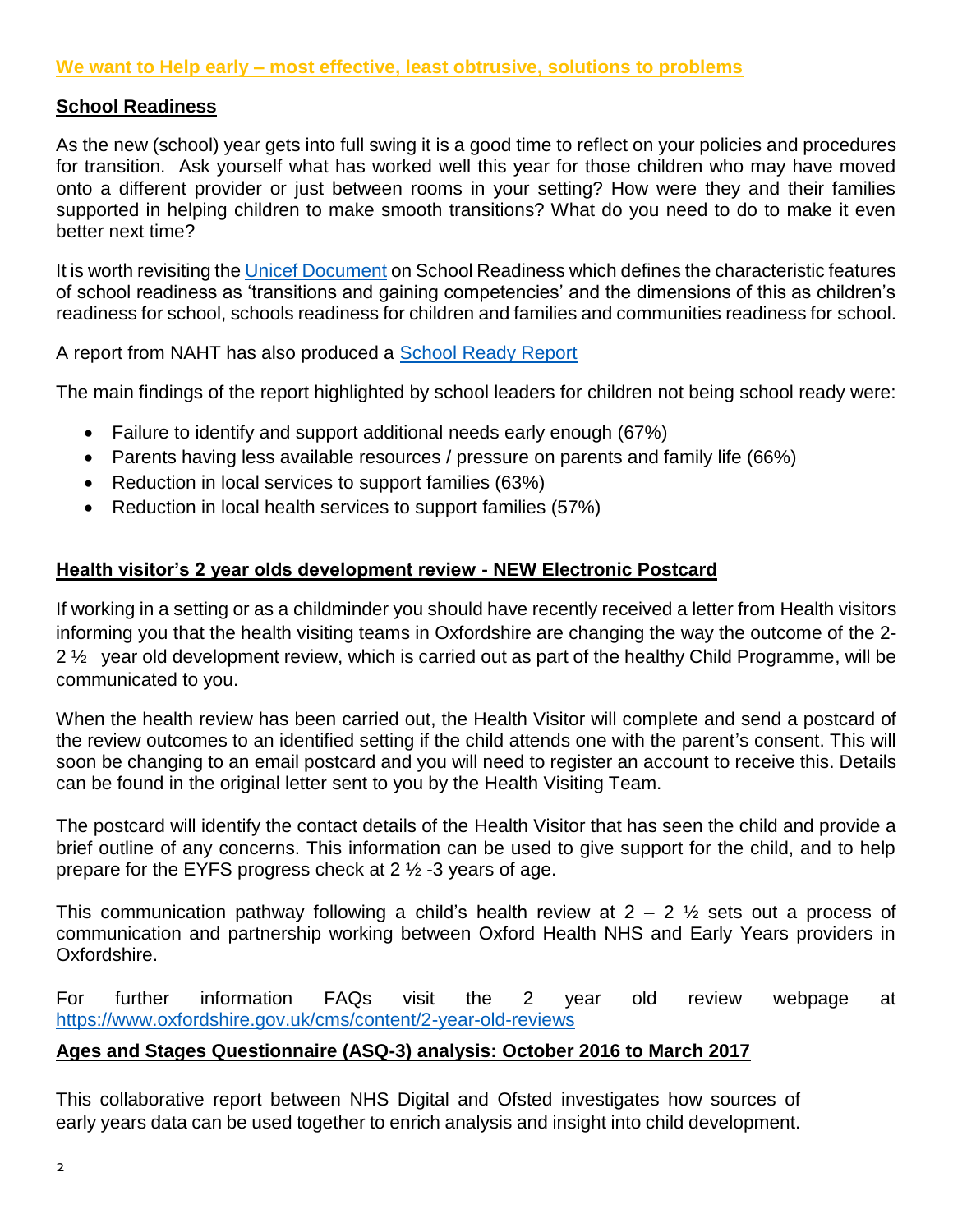# **From around the web**

# **The Communication Trust –** ['What Works' Website](http://www.thecommunicationtrust.org.uk/projects/what-works.aspx)

The Communication Trust has worked with the [Better Communication Research Programme](http://www2.warwick.ac.uk/fac/soc/cedar/better/) to develop the *What Works* database of evidenced interventions to support children's speech, language and communication. *What Works* is endorsed by [the Royal College of Speech and Language](http://www.rcslt.org/)  [Therapists.](http://www.rcslt.org/) *What Works* is a moderated online library of evidenced interventions that aim to support children's speech, language and communication.

*What Works* helps early years practitioners, teachers, school leaders, and speech and language therapists (SLTs) find the most appropriate interventions for children and young people by providing a free and easily accessible overview of the evidence base for each intervention.

#### **We want to Safely reduce the number of Looked After Children- to work effectively with families**

#### **Safeguarding Information**

# **Launch of Neglect Practitioner Portal**

In Oxfordshire, neglect is the most common reason for children becoming subject to a child protection plan. It is a common feature in the county's recent serious case reviews. Recognising that neglect can be difficult to quantify, work with and improve, Oxfordshire Safeguarding Children Board have created this Neglect Practitioner Portal to help you address this potentially fatal and developmentally disastrous form of abuse.

<http://www.oscb.org.uk/themes-tools/neglect/neglect-toolkit-home-page/>

There is an [offline](http://www.oscb.org.uk/wp-content/uploads/Neglect_Practitioner_Portal_Offline.ppsx) version if practitioners do not have access to the internet at any time.

#### **Safeguarding audits**

By signing the EEF (formerly NEF) agreement you agree to complete the Early Years Safeguarding Audit annually. This year it has been renamed the Early Years Safeguarding Self-Assessment. You do not have to return the audit to the Early Years team unless requested to do so. You will be able to download the audit from the [Early Education Toolkit](https://www.oxfordshire.gov.uk/cms/content/early-education-toolkit) and complete it either electronically or as a paper copy. We recommend that you print your completed copy and keep in your safeguarding folder.

The audit helps you to ensure that you are up to date with current legislation, identify safeguarding training needs and provides good evidence for Ofsted to show that you are meeting the safeguarding and welfare requirements of the [Early Years Foundation Stage \(EYFS\) April 2017.](https://www.gov.uk/government/publications/early-years-foundation-stage-framework--2)

#### **LADO team contact information**

If an allegation is made against a staff member you must contact LADO within 24 hours. You can find the LADO team contacts at<http://schools.oxfordshire.gov.uk/cms/content/contact-details-lado>

#### **Message from the Chief Medical Officer on the Childhood influenza immunisation programme**  [here](https://www.foundationyears.org.uk/wp-content/uploads/2017/09/Letter-to-early-years-sector-2017.pdf)

**New Prevent e-learning course** This offers an introduction to the Prevent duty, and explains how it aims to safeguard vulnerable people from being radicalised to supporting terrorism or becoming terrorists themselves. Find it at [www.elearning.prevent.homeoffice.gov.uk](http://www.elearning.prevent.homeoffice.gov.uk/)